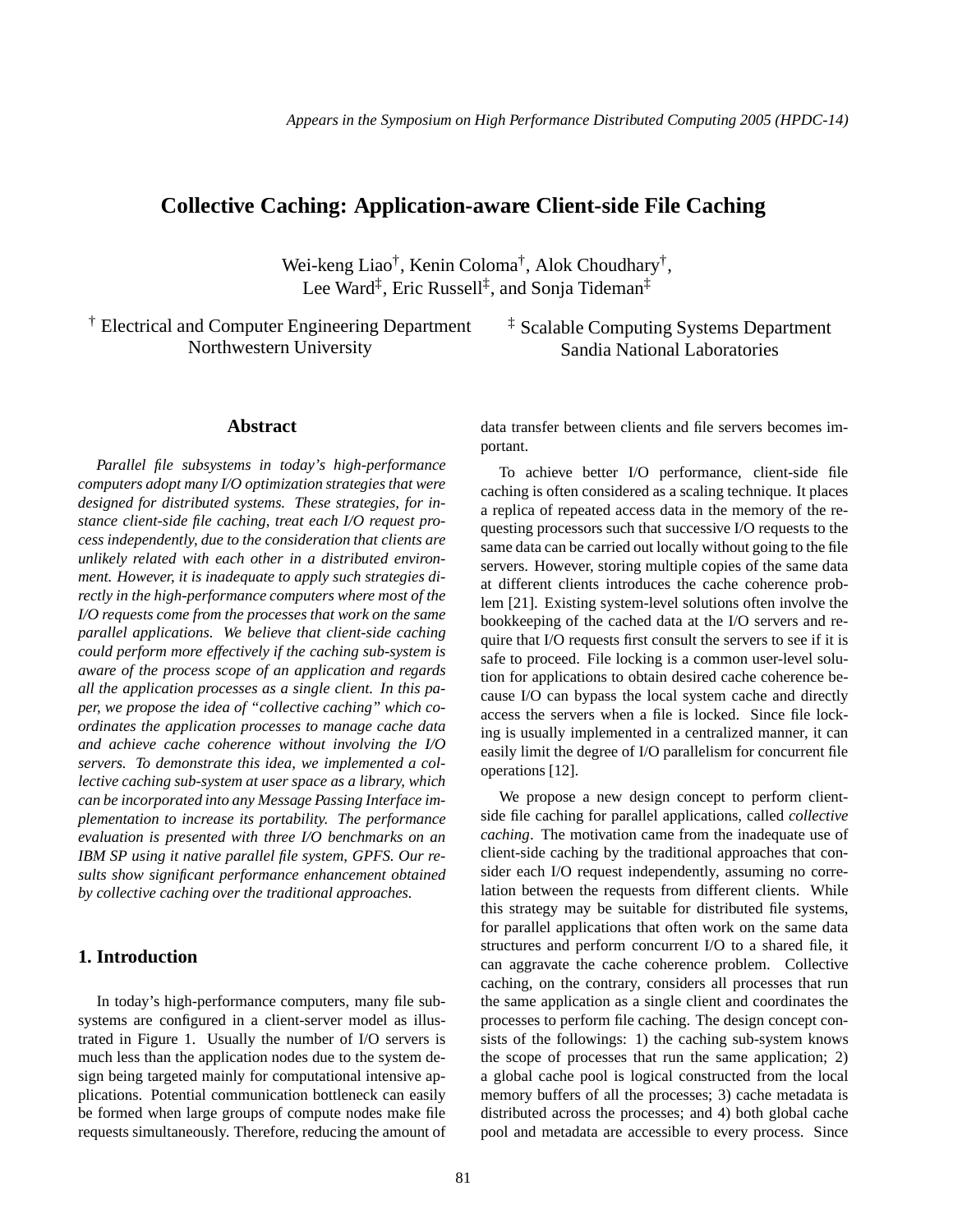

**Figure 1. Typical configuration of a parallel file system in today's high-performance computers.**

collective caching manages cached data among application clients, coherence problem can be solved without the involvement of I/O servers.

Collective caching can be implemented either at user space as an I/O library or at system space by incorporating into client-side file systems. Placing collective caching in a file system requires a new set of programming interfaces to pass the information of processes scope from an application to the kernel, which is not currently defined in POSIX standard. However, such information can be easy to obtain if the collective caching is implemented at user space. To demonstrate the idea of the collective caching, we implement a thread based caching sub-system and embedded it into the Message Passing Interface (MPI) library. The I/O thread is responsible for processing I/O requests, remote cache data access, and the cache metadata management. The thread catches read()/write() system calls from applications and determines whether the I/O request should go to the file servers or the caching sub-system. Experimental results presented in this paper were obtained from the IBM SP at San Diego supercomputing center using its GPFS file system. Three sets of I/O benchmarks are provided: slidingwindow I/O, BTIO, and FLASH I/O. Compared with the traditional approach that uses either byte-range file locking to enforce the cache coherence or simply native UNIX read/write calls, collective caching shows a significant performance enhancement.

The rest of the paper is organized as follows. Section 2 discusses related works and background. Section 3 describes the idea and principles of collective caching. We present our implementation for collective caching in section 4. The performance results are given in section 5 and the paper is concluded in section 6.

## **2. Related works**

Client-side file caching is often used in a distributed environment in order to reduce data transfer between file servers and clients. Although the I/O performance is enhanced, caching introduces the coherence problem. System-level solutions for cache coherence problem usually involve the bookkeeping of caching status at the servers and a client must consult with the servers before proceed with its I/O request. An example is Network File System v.4 [20]. Client-side caching is also used in some parallel file systems, for example, GPFS [17, 19], Lustre [13], and Panasas [16]. Similar strategies are adopted in these file systems to deal with the cache coherence problem.

GPFS employs a distributed lock management to enforce coherent client-side cache data, in which lock tokens must be granted before any I/O operation can be performed on the cache data. To avoid centralized lock management, a token holder becomes a local lock manager which is responsible for granting tokens for any further requests to the byte ranges it locks. Lustre file system uses dedicated cache servers to manage the cache metadata and read requests for a file are serviced in two phases. A lock request precedes the actual read request and the cache servers can assess where in the cluster the data has already been cached to include a referral to that node for reading. Although cache data referral means direct data communication between clients without going through the servers, only read operations can benefit from it. Nevertheless, cache metadata management is performed at the servers which are resources to be shared all applications and can potentially result in communication contention. As will be described later, the caching scheme proposed in this work puts the overhead of any effort for maintaining cache coherence on the clients where all the trouble is created. Panasas file system also employs metadata servers to maintain client-side cache coherence through using a callback. A client's read/write request is first registered with the servers with a callback. If conflicted cache data access occurs, then all clients that have callbacks are contacted and appropriate write-back or cache invalidation is performed. Therefore, data are transferred back/forth to the servers each time the coherence control occurs. Some parallel file systems leave the responsibility to users for coherent results. For instance, ENFS [3] does not enforce any coherence semantics and PVFS [2] provides no client-side caching at all.

Cooperative caching was proposed to deal with the coherence problem by coordinating the client's cache and allowing requests not satisfied by client's local cache be satisfied by the cache of another client [5]. Systems that use cooperative caching are PGMS [23], PPFS [8], and PACA [4]. However, cooperative caching also considers the systemlevel solutions without the concept of regarding applica-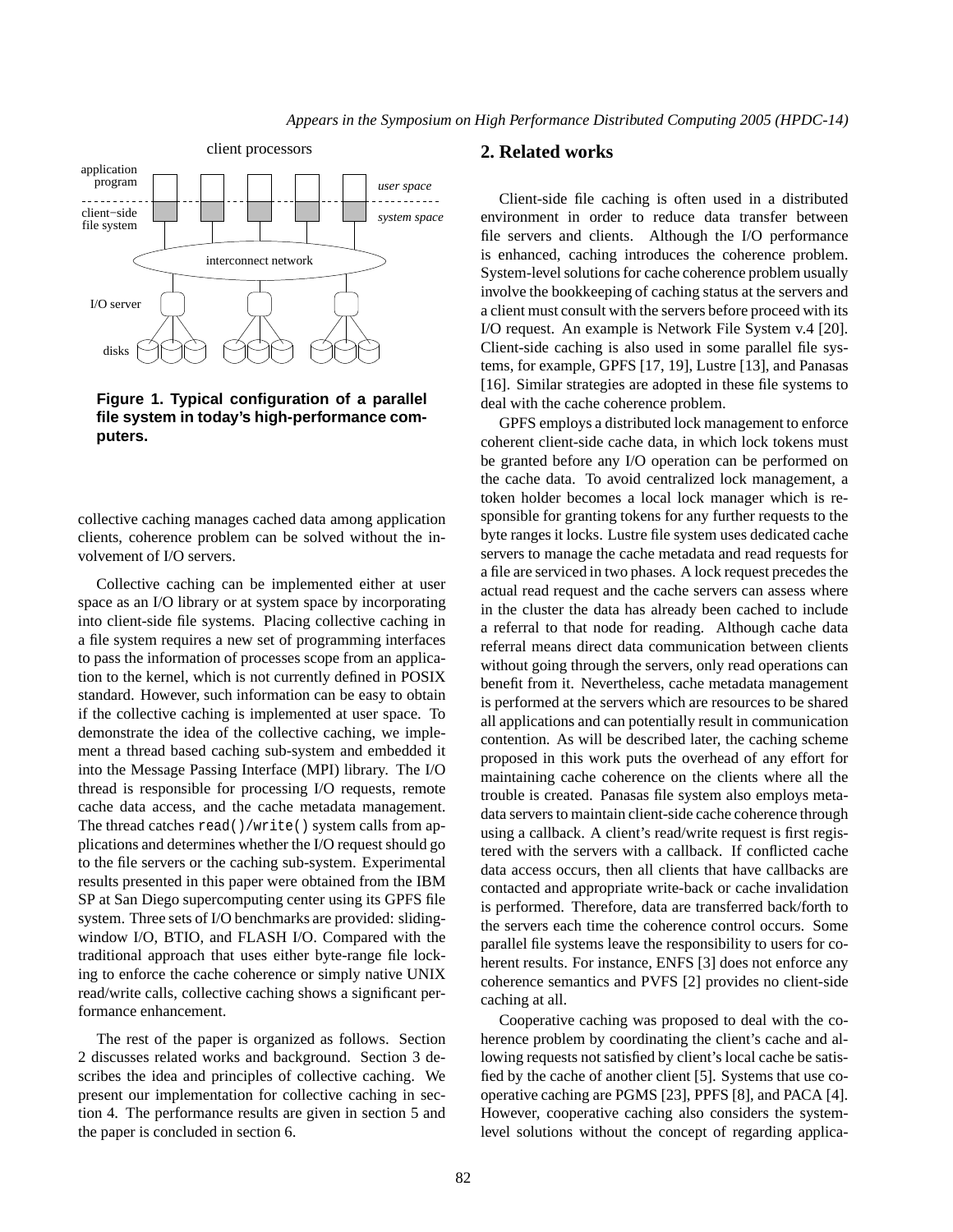tions as individual clients. Clusterfile parallel file system integrates cooperative caching into MPI collective I/O operations by using cache managers to manage a global cache consisting of memory buffers from both clients and servers [10].

A common user-level solution is to use the byte-range file locking facility for applications to achieve the desired coherence. When a file range is locked, all I/O operations within the range will go directly to the I/O servers bypassing the client's file system cache. This approach is adopted by ROMIO, a popular MPI I/O implementation developed by Argonne National Laboratories [22].

## **2.1. MPI I/O**

Message Passing Interface (MPI) standard defines the programming interface and functionality for developing parallel programs that explicitly use message passing to perform the inter-process communication [14]. MPI standard version 2 extends the interface for the file I/O operations [15]. MPI I/O inherits two important MPI features: the ability to define a set of processes for group operations using an MPI communicator and the ability to describe complex memory layouts using MPI derived data types. A communicator specifies the processes that participate in an MPI operation, either an inter-process communication or an I/O request to a shared file. For the file operations, it is required to supply an MPI communicator when opening a file in parallel to indicate the processes that will later access the file.

In general, there are two types of MPI I/O operations: collective I/O and independent I/O (or non-collective I/O). The collective operations require all the processes that synchronously open the file participate the calls. During the synchronization, many collective I/O implementations take such opportunity to exchange the access information among all the processes in order to generate a better I/O strategy. Examples are the two-phase I/O and disk-directed I/O [6, 11]. The independent I/O, on the other hand, does not require the process synchronization, which makes any optimization practically difficult.

## **3. Collective caching**

As used in MPI I/O, the term of *collective* means that the application processes work together to complete an operation. The key idea of collective caching is to consider all the processes as a single client to the file servers, so that cache data can be managed collectively within the client processes. This strategy contrasts with treating each application process independently as adopted in most of the existing parallel file systems. In the distributed environment, such as LAN, WAN, and Internet, the requirement



**Figure 2. The alternative view of client-server model for collective caching, where the application processes form a single client. A global cache pool comprises the cache buffers from all the processes. Caching is performed by collaborating the client processes.**

for cache coherence is usually relaxed since the requesting clients are often not related to each other. However, on parallel computers in which application processes work together to solve a single problem, the I/O requests are usually correlated. Therefore, the requirement of cache coherence can be stringent for parallel applications. If client-side caching is performed independently, the cost of maintaining cache coherence may easily overwhelm the I/O costs.

Collective caching relieves I/O servers the workload of maintaining coherent client-side cache to the application clients. Once the data reaches the clients, any effort to keep the cached data coherent will be performed by the client processes collectively. As a result, the I/O servers are solely responsible for transferring data from/to the clients. The I/O servers need not know the process scope of the application clients. Atthe client side, afile data can be cached locally at any process in the same application process group. Cached data and its metadata must be accessible to all the processes at any time. This can be achieved either by actively informing the status of one modified cache to all processes or by passively letting a process to query the metadata when needed. From a logical point of view, data is cached in a global cache pool that comprises the memory buffers from all the processes, as illustrated in Figure 2. To avoid cache coherence problem, a read/write request must first obtain the cache metadata and, then, determine whether the request should go to either the cache pool or the I/O servers. The management of cache metadata is distributed among the application processes, so that the communication contention for accessing metadata can be minimized.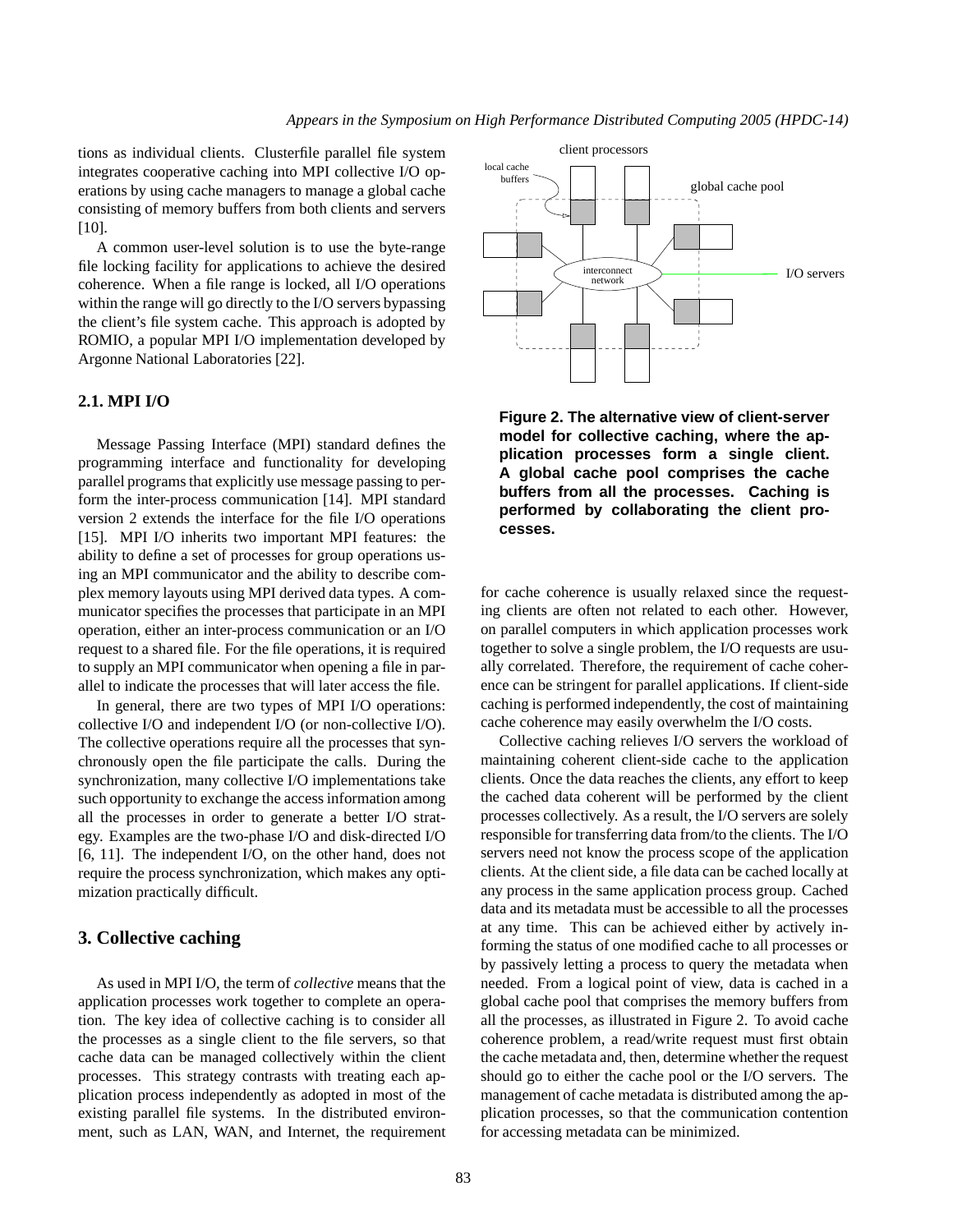

**Figure 3. Software layout of our collective caching implementation which resides in MPI I/O library sitting on top of the file system.**

## **4. Design and implementation**

For demonstration, we choose to implement the collective caching at user space which can be incorporated into the MPI library. One advantage by doing so is to increase the portability that makes our implementation independently sit on top of the file systems. Another advantage is being able to use MPI communicators directly to define the process scope of a parallel application, which is essential for collective caching. In MPI I/O, the handler of an opened file must be associated with a communicator provided at the time the file is opened. Figure 3 shows the software design layout of our implementation relative to the MPI I/O library and file systems. Our design principles include the following.

- The processes specified in the MPI communicator of an opened file are considered as a single client.
- Similar to the traditional caching policies, cache data is placed as close to the requesting processes as possible.
- Once a data is cached by a process, its status is made available to all the processes. Any query to the caching status and cache data shall not stop the execution of any process.
- To keep all the cache data coherent, we construct a *global cache pool* from memory buffers of all the processes.
- At most one copy of the file data can be cached in the pool at any moment. Although this condition can be relaxed for a more aggressive caching, we choose this simple approach for demonstration purpose.



**Figure 4. The organization of cache metadata and cache pages. Cache metadata are distributed among the processes in a roundrobin fashion.**

The following sections describes the building blocks of our caching sub-system: management of cache data and metadata, the I/O thread handling requests to cache data, and caching policies.

### **4.1. Management of cache pages and metadata**

We first logically divide a file into blocks of the same size in which each block represents an indivisible page that can be cached in a process's local memory. Cache metadata describing the caching status of these file blocks is distributed in a round-robin fashion among the processes that together open the file. The metadata for block *i* is held by the process of rank (*i* mod *nproc*), where *nproc* is the number of processes defined in the MPI communicator. Note that the location of cache metadata is fixed (cyclically assigned among processes) but a file block can be cached at any process. Figure 4 illustrates the organization of cache pages and their metadata. A global cache pool consists of local cache buffers from all processors. Accessing to a file blocks cached in the global pool will be through either local memory copy if the block is cached locally or remote memory access otherwise. Note that the cache pool is shared by all the opened files, but cache metadata is unique to each file.

The contents of a cache metadata includes the file descriptor, file offset, current owner process id, a dirty flag, byte range of the dirty data, and the locking status. Prior to performing an I/O request, a process must first check the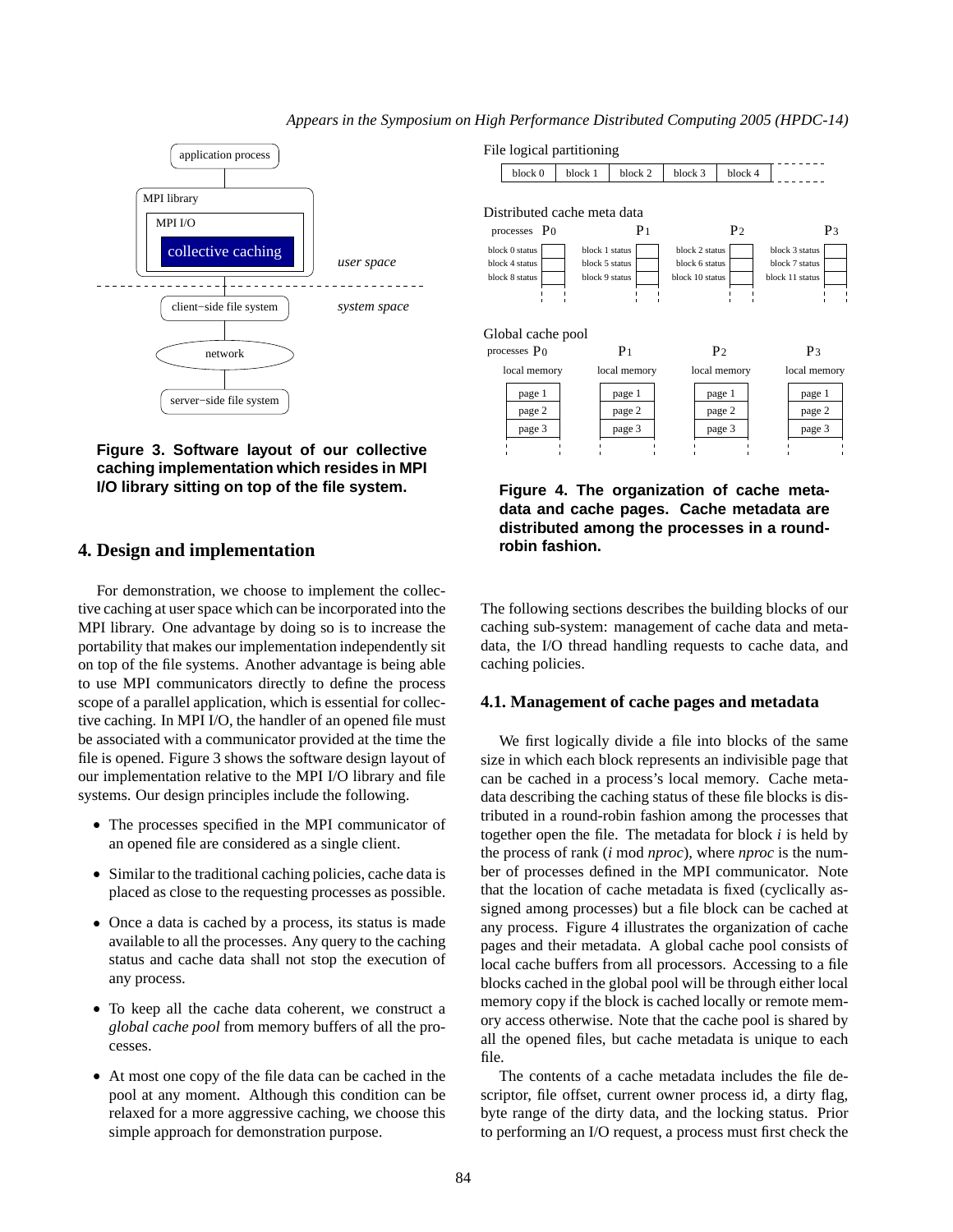

*Appears in the Symposium on High Performance Distributed Computing 2005 (HPDC-14)*

**Figure 5. The design of the I/O thread.**

caching status of the blocks to be accessed in the request. If the requested blocks have not been cached by any process, the requesting process will cache them locally by reading them from the file servers. Otherwise, the request will be forwarded to the owner(s) that cache the blocks locally. To simplify the cache coherence control, we allow at most one copy of the file data to store in the global cache pool at any time.

### **4.2. I/O thread**

Since cache data and metadata are distributed among processes, each process must be able to response to remote requests for accessing to data stored locally. For MPI collective I/O where all processes must be synchronized, fulfilling remote requests can be achieved by first making each request known to all processes and, then, using interprocess communication to deliver data to the requesting processes. On the contrary, MPI independent I/O is asynchronous which makes it difficult for one process to explicitly receive remote requests. Therefore, our design needs a mechanism to allow a process to access to remote memory without interrupting the execution of the remote processes. There are two possibilities to achieve this goal. One is to use *remote memory access* (RMA) functions provided by the MPI version 2 and the other is to create a separate thread in each process to handle the remote requests. The RMA approach allows a process to perform one-side communications to a remote process once the memory buffers declared as RMA accessible. Our implementation using RMA approach is currently under development.

We choose the I/O thread approach. To increase the portability, our thread programming uses the POSIX standard thread library [9]. The I/O thread can be embedded inside the MPI I/O calls so that caching can be performed implicitly and let main thread continue its task without interruption. Figure 5 illustrates the I/O thread design from the viewpoint of a single process. Details of our design are described as follows.

- The I/O thread is created when the application opens the first file and destroyed when the last file is closed. Each process can have multiple files opened, but only one thread is created.
- Once the I/O thread is created, it enters an infinite loop to serve the local and remote I/O requests until it is signaled by the main thread for its termination.
- All I/O and communication operations are carried out by the I/O thread only. For blocking I/O operations, once the main thread signals the I/O thread, it waits for the I/O thread to complete the request. For nonblocking I/O, the main thread can continue its task but must explicitly call a wait function to ensure the completion of the request. This design conforms to the MPI blocking and non-blocking I/O semantics.
- A conditional variable protected by a mutual exclusion lock is used to indicate if an I/O request has been issued by the main thread or if the I/O thread has completed the request. The communication between the two threads is also through a few shared variables that store the file access information, such as file handler, offset, memory buffer, etc.
- To serve remote requests, the I/O thread keeps probing for incoming I/O requests from any process in the MPI communicator group. Since each opened file is associated with a communicator, the probe will check for all the opened files.
- The types of local requests are: file open, close, read, write, synchronization, and thread termination.
- The remote I/O requests include get/put data from/to cache pages, inquiry, lock/unlock, and reset the metadata.

### **4.3. Lock management and caching policy**

To explain the execution flow and the caching policy implemented in our design, we use an MPI independent I/O operation as an example. The execution flow of an example read operation is given in Figure 6. When a process issues an independent I/O call, it's main thread first sets the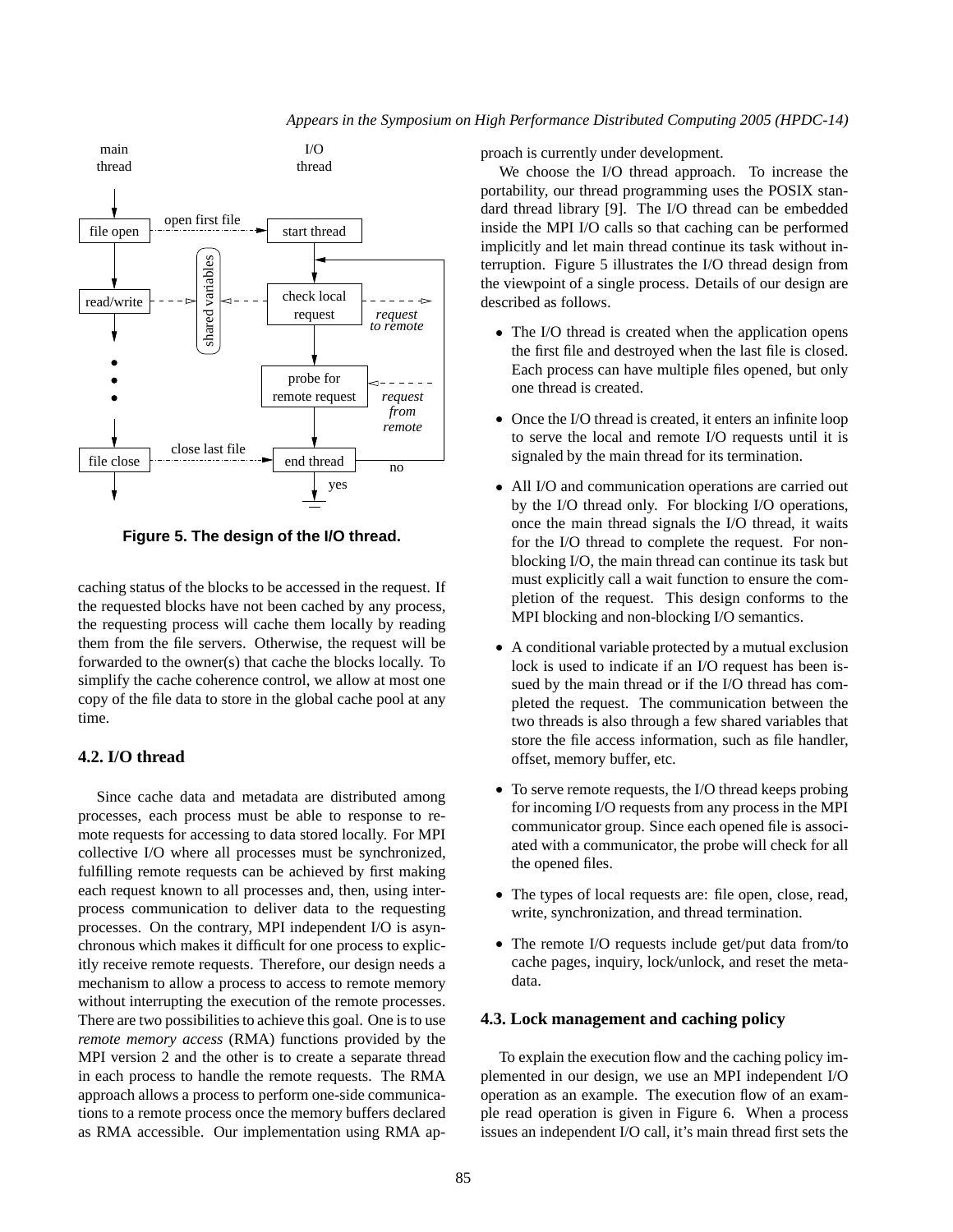## **Local request to block** *a*

- 1. send lock request to process (a mod nproc)
- 2. wait for lock to be granted
- 3. if block  $\boldsymbol{a}$  is not cached anywhere
- 4. read block **a** from file system
- 5. copy data to/from the request buffer
- 6. if block is cached locally *a*
- 7. copy data to/from the request buffer
- 8. if block  $\boldsymbol{a}$  is cached in process  $\boldsymbol{p}$
- 9. send request to process *p*
- 10. send/receive data to/from process *p*
- 11. send unlock request to process (a mod nproc)

### **Figure6. Theexecution flow foraread request to file block** *a***.**

access information into the thread-shared variables and signals the I/O thread. Once signaled, the I/O thread uses the current file pointer position and the request length to identify the file blocks covered by the request. For each file block, the I/O thread sends a lock request to the process that holds the block's metadata. The lock to the metadata must be granted before any read/write can be performed on the block. The locks are only applicable to the metadata rather than the cache pages.

If the metadata is currently locked, the request will be added into a queue in the process that holds the metadata and the requesting process must wait for the lock to be granted. For the I/O request that covers multiple blocks, we enforce the locks to be granted in an increasing order. For example, an I/O request covers file blocks *i* to *j*, where  $i \leq j$ . Lock request for block  $k, i \leq k \leq j$ , will not be issued until lock to block  $(k - 1)$  is granted. In addition, all locks must be granted before any I/O operations can be performed on any of the blocks. This design is similar to the two-phase locking method [1] used to serialize multiple overlapping I/O requests to guarantee the I/O atomicity.

Once a lock to a file block is granted, the caching status of the requested block is retrieved. If the status indicates the block is not cached anywhere, the requesting process will cache the block in its own local memory and update the metadata accordingly. If the block is already cached locally, then a local memory copy can fulfill the request. If the block is cached by a remote process, the request will be forwarded to the process that holds the cache page. Note that file caching is performed in the granularity of file blocks when moving data from/to the file system. Unlike caching,

when accessing to a remote cache page, only the requested data is transferred between processes, not necessarily the whole blocks. When the request completes, the lock to the metadata is released.

The global cache pool consists of local memory buffers from the processes in the same communicator group, which are reserved from the local memory when the I/O thread is created. Similar to the file system, cache pool is shared by all opened files. We let each process manage its local cache pages independently based only on the local usage. When the reserved memory is full, we choose the least-recentused eviction policy in our implementation. For the machine platforms of which file system itself performs clientside caching, we wrap each read/write call with a byte-range locking to bypass the system's cache in order to prevent the possible cache incoherence.

### **5. Experimental results**

The evaluation of our implementation for collective caching was performed on the IBM SP machine at San Diego Supercomputing Center. The IBM SP contains 144 Symmetric Multiprocessing (SMP) compute nodes and each node is an eight-processor shared-memory machine. We use the IBM GPFS file system to store the files. The peak performance of the GPFS is 2.1 GBytes per second for reads and 1 GBytes per second for writes. The I/O will approximately max out at about 20 compute nodes. In order to simulate a distributed-memory environment, we ran the tests using one processor per compute node. We present three benchmarks: a sliding-window access pattern, NASA's BTIO benchmark, and FLASH I/O benchmark.

#### **5.1. Sliding-window benchmark**

In order to simulate a repeated file access pattern that potentially can cause cache coherence problem, we constructed a sliding-window I/O test code, as depicted in Figure 7. The inner loop, *j*, is the core of sliding-window operation and the outer loop, *i*, indicates the number of iterations. In each inner loop, a read-modify-write operation on two file blocks is performed. A different file segment is accessed at a different outer loop. In the sliding-window access pattern, every process will be able to read and write the data modified by all other processes.

We compare the collective caching with the method of using byte-range file locking. This comparison is under the assumption that cache coherence must be enforced at any time. We wrap each read/write call with a byte-range locking call in the sliding-window test code. The performance results are presented in Figure 8. File sizes used in our tests range from 32 MBytes to 1 GBytes. We used the file block size of 256 Kbytes. The bandwidth numbers are obtained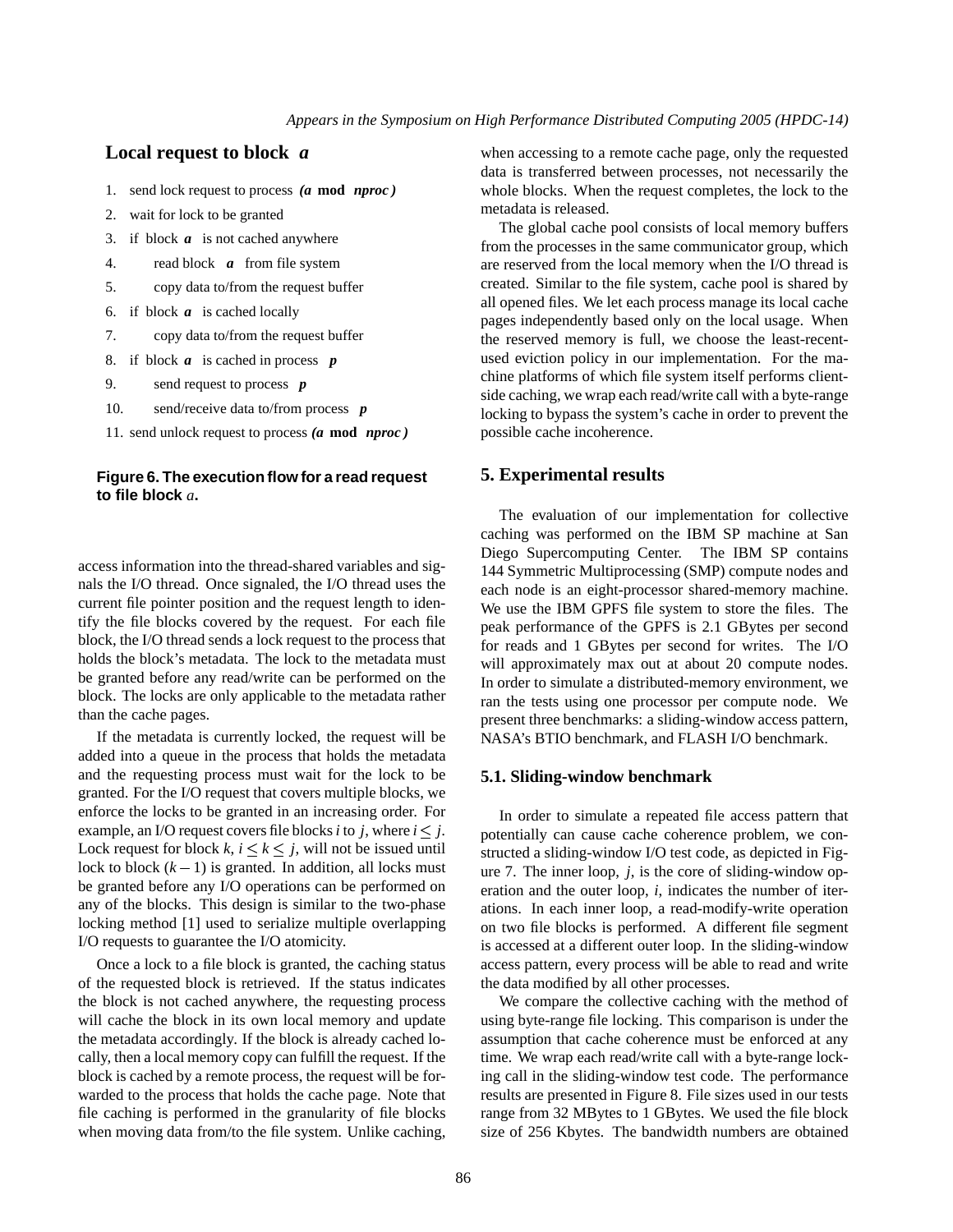

*Appears in the Symposium on High Performance Distributed Computing 2005 (HPDC-14)*

**Figure 7. The sliding window access patterns.** 

by dividing the I/O amount by the execution time measured from file open to close.

The experimental results clearly show a much better performance obtained by using collective caching. Especially, good speedups are observed for the case when using 32 compute nodes. In this case, the byte-range file locking approach suffers from the serious contention of lock requests to the common file regions from as many as 32 processes. The overhead of using the byte-range locking approach also includes the communication cost for accessing data from/to the servers each time an I/O operation is performed. In principle, I/O would perform better if clients access the data from each other's memory than accessing to the file servers. Especially when running a large number of processes, reducing the involvement of the file servers can significantly improve the I/O performance.

### **5.2. BTIO benchmark**

BTIO is the I/O benchmark from NASA Advanced Supercomputing (NAS) parallel benchmark suite (NPB 2.4) [24]. BTIO uses a block-tridiagonal (BT) partitioning pattern on a three-dimensional array across a square number of compute nodes. Each processor is responsible for multiple Cartesian subsets of the entire data set, whose number increases as the square root of the number of processors participating in the computation. The benchmark performs 40 collective MPI writes followed by 40 collective reads. BTIO provides four types of evaluations, each with different I/O implementations, including MPI collective I/O, MPI independent I/O, Fortran I/O, and separate-file I/O. In this paper, we only present the performance results for the type of using MPI collective I/O, since collective I/O generally results in the best performance. We evaluated two I/O sizes:



**Figure 8. I/O bandwidth for running the sliding-window access pattern.**

classes A and B, which generate I/O amount of 800 MBytes and 3.16 GBytes, respectively.

Figure 9 compares the bandwidth results for the implementation with collective caching and the native approach (without collective caching.) Note that IBM MPI collective read/write calls are performed for both with and without collective caching. Since MPI collective I/O calls only generate non-overlapping I/O requests, byte-range locking is not needed in the native approach. Even though there is no lock contention in the native approach, we still can see that collective caching out-perform the native approach in most of the cases. Especially, when the number of compute nodes becomes large, collective caching can achieve sufficient bandwidth near to the system peak performance. The main contribution to the performance improvement is due to the user-level caching acting as a large write-back cache. Many small write data are aggregated and later written by a large write request.

## **5.3. FLASH I/O benchmark**

FLASH is an adaptive mesh refinement application that solves fully compressible, reactive hydrodynamic equations, developed mainly for the study of nuclear flashes on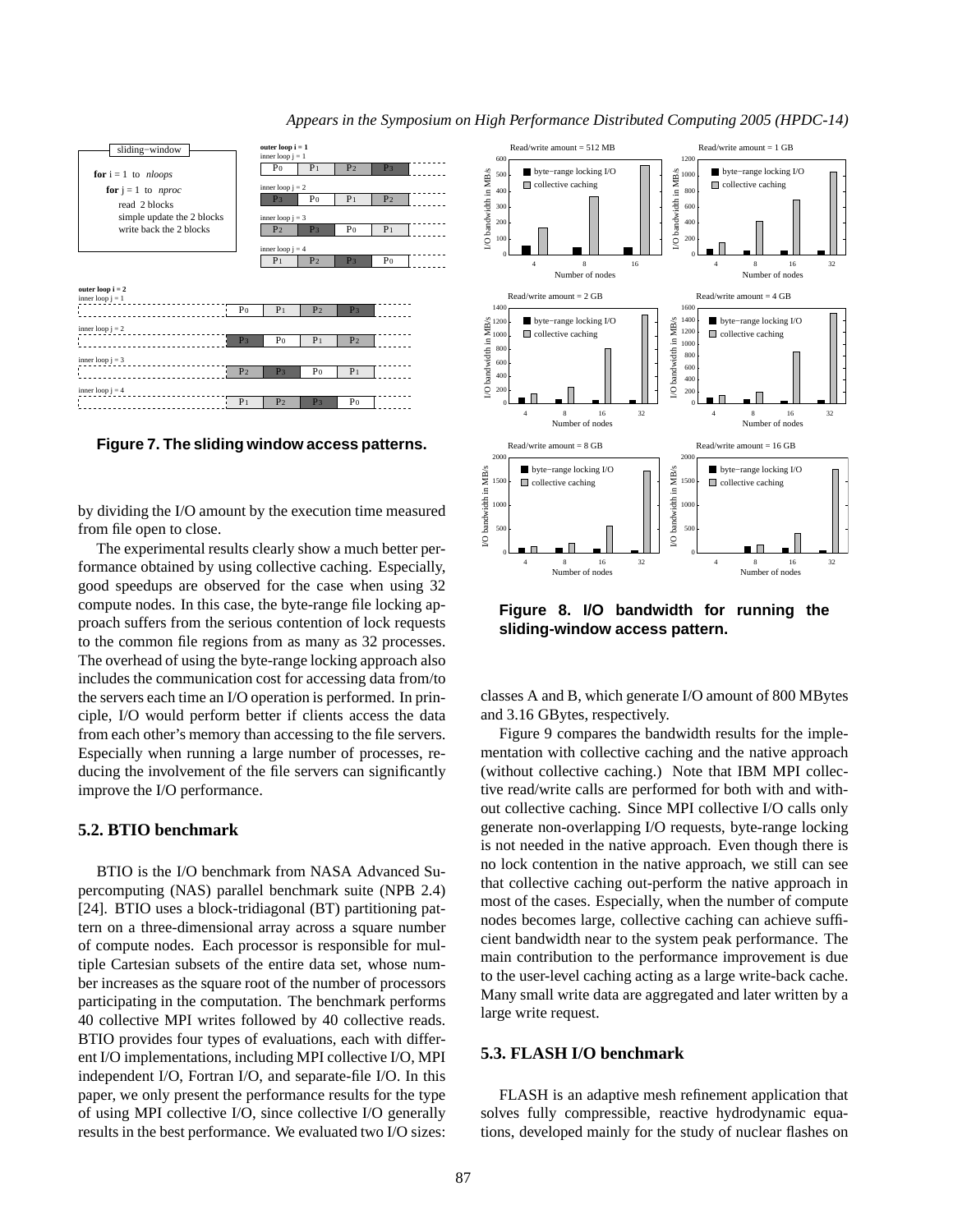*Appears in the Symposium on High Performance Distributed Computing 2005 (HPDC-14)*



**Figure 9. Bandwidth results for BTIO benchmark. BTIO contains 40 collective MPI collective writes followed by 40 collective reads. The aggregated I/O amount for classes A and B are 800 MBytes and 3.16 GBytes, respectively.**

neutron stars and white dwarfs [7]. The FLASH I/O benchmark [25] simulates the I/O pattern of FLASH, which uses HDF5 for writing checkpoints, but underneath is using MPI I/O for performing parallel reads and writes. FLASH I/O produces a checkpoint file, a plot file with centered data, and a plot file with corner data. The in-memory data structures are 3D sub-arrays of size  $8 \times 8 \times 8$  or  $16 \times 16 \times 16$ with a perimeter of four guard cells that are left out of the data written to files. In the simulation, 80 of these blocks are held by each processor. Each of these data elements has 24 variables associated with it. Within each file, the data for the same variable must stored contiguously. The access pattern is non-contiguous both in memory and in file, making it a challenging application for parallel I/O systems. Since every processor writes 80 FLASH blocks to file, as we increase the number of clients, the dataset size increases linearly as well.

In order to focus on the data I/O performance, we only measured the time for read/write requests. Figure 10 shows the bandwidth results for comparing the I/O implementation with and without the collective caching. In the case of using  $8 \times 8 \times 8$  array size, we can see that the I/O bandwidth is far from the system peak performance. This is because FLASH I/O generates many non-contiguous and small I/O requests and the system peak performance can only be achieved by large contiguous I/O requests. The bandwidth improves significantly when we increase the array size to  $16 \times 16 \times 16$ . Nevertheless, collective caching performs better than the native approach for both array sizes. Similar to the BTIO benchmark, collective caching also attains the effect of write-back caching which improves performance by aggregating multiple I/O requests for later a large write.



**Figure 10. Bandwidth results for FLASH I/O benchmark. TheI/O amount is proportional to the number of compute nodes, ranging from 72.94 MBytes to 1.14 GBytes for the case of**  $8 \times 8 \times 8$  arrays and from 573.45 MBytes to 4.49 **GBytes for the case of**  $16 \times 16 \times 16$  arrays.

#### **5.4. Performance Implication**

As observed from the I/O bandwidth numbers from our performance evaluation, the results of using native IBM MPI collective calls are far from the system peak performance. The reasons can be the followings. First, an application I/O performance heavily dependents on its file access patterns. As mentioned earlier, system peak I/O bandwidth is achieved when large read/write calls are performed, which is not always the case for parallel applications. The use of file locking that serializes the I/O can be one of the reasons and patterns with many small read/write calls can also result in worse performance than large and fewer requests. As already known to operating system designers, write-back caching often can enhance the I/O performance significantly.

GPFS provides an option to enable data shipping mode for MPI I/O [18]. To prevent concurrent access of file blocks by multiple tasks, data shipping binds each GPFS file block to a unique I/O agent which is responsible for all the accesses to this block. Any I/O operations on GPFS must go through the I/O agents which will ship the requested data to appropriate processes. As indicated in [17], certain performance enhancement can be obtained for read operations, but the write performance degrades when data shipping is enabled. Due to this concern, all our benchmarks did not perform with the data shipping mode enabled. Although the I/O bandwidth may be enhanced if the I/O is fine-tuned with specific GPFS parameters, we expect limited performance improvement. This is because half of the I/O operations are writes in sliding-window and BTIO benchmarks and only writes in FLASH I/O. On the other hand, the proposed collective caching scheme is a portable user-level solution that has been proved to be able to achieve significant percentage of the system peak bandwidth. Comparing with platform-specific approaches, collective caching definitely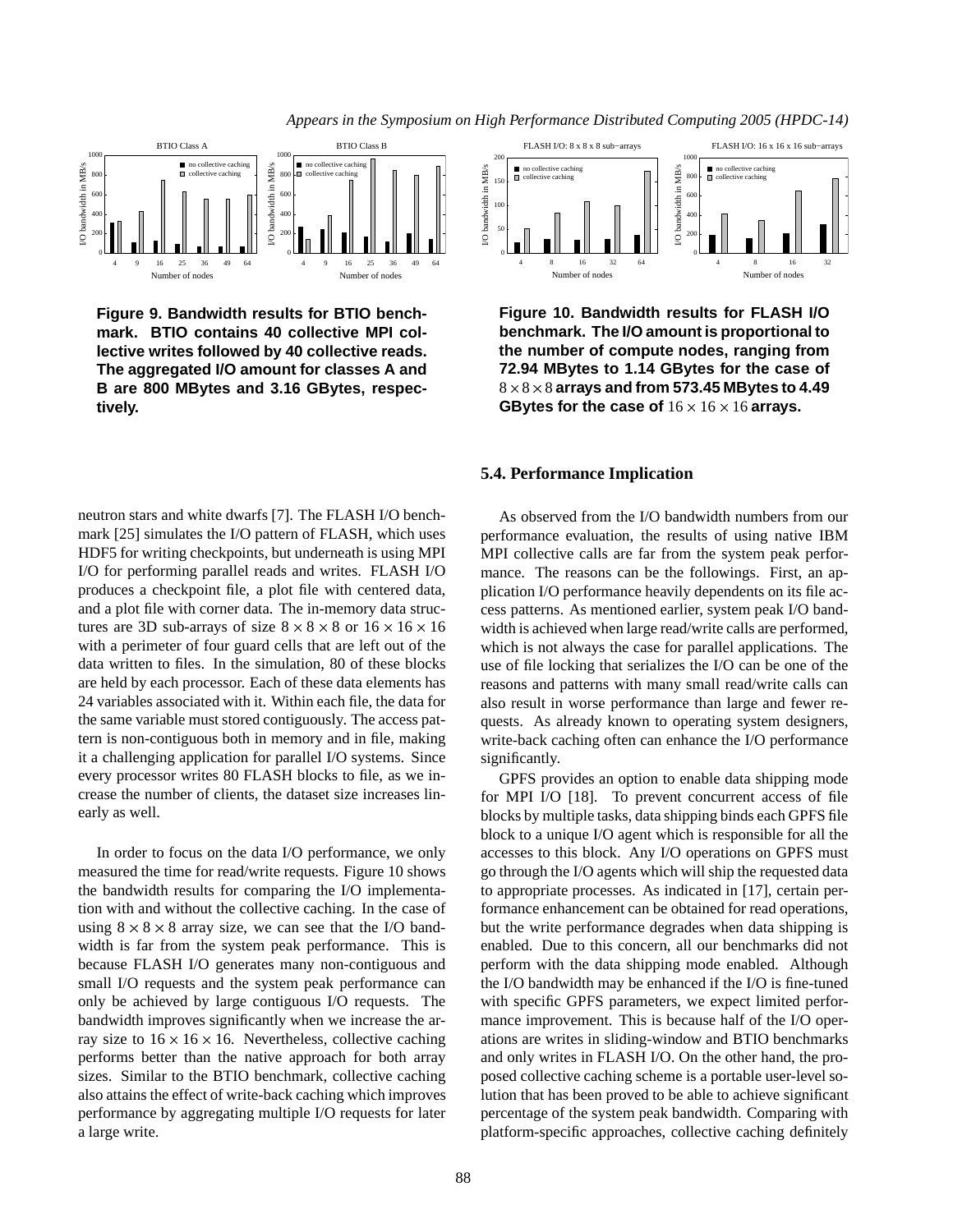has demonstrated its advantage.

### **6. Conclusions**

Collective caching is a new application-level client-side file caching design. The motivation came from the fact that directly applying existing caching strategies developed for distributed systems is inadequate for the parallel file system in today's high-performance computers. Instead of treating each process client independently as in traditional file systems, collective caching considers all the application processes as a single client and makes every caching status known to all the processes. Therefore, it is more efficient for collective caching to maintain the coherent state of the client-side cache. In this paper, we presented a user-space implementation that uses an I/O thread in each client process to handle the local and remote access to the cache data. The experimental results have shown a great improvement for MPI independent I/O operations over the traditional approach that uses the byte-range file locking. For collective I/O operations, we also demonstrated better performance results obtained by collective caching when evaluating BTIO and FLASH I/O benchmarks. In the future, we plan to investigate in depth the effect of the file block size and explore the possible I/O modes that can further help collective caching to deal with variety of access patterns.

### **7. Acknowledgments**

This work was supported in part by Sandia National Laboratories and DOE under Contract No. 28264, DOE's SCi-DAC program (Scientific Data Management Center), award No. DE-FC02-01ER25485, and NSF through the SDSC under grant ASC980038 using IBM DataStar.

## **References**

- [1] P. Bernstein, V. Hadzilacos, and N. Goodman. *Concurrency Control and Recovery in Database Systems*. Addison-Wesley, 1987.
- [2] P. Carns, W. Ligon, R. Ross, and R. Thakur. PVFS: A Parallel File System for Linux Clusters. In *the Third Annual Linux Showcase and Conference*, pages 317–327, Oct. 2000.
- [3] Computational Plant, Sandia National Laboratories. *ENFS - Extended NFS*. http :// www.cs.sandia.gov / cplant / doc / io / ENFS User Doc.html.
- [4] T. Corts, S. Girona, and J. Labarta. PACA: A Cooperative File System Cache for Parallel Machines. In *the 2nd International Euro-Par Conference*, pages 477–486, Aug. 1996.
- [5] M. Dahlin, R. Wang, and T. A. adn D. Patterson. Cooperative Caching: Using Remote Client Memory to Improve File System Performance. In *the First Symposium on Operating System Design and Implementation*, Nov. 1994.
- [6] J. del Rosario, R. Brodawekar, and A. Choudhary. Improved Parallel I/O via a Two-Phase Run-time Access Strategy. In *the Workshop on I/O in Parallel Computer Systems at IPPS '93*, pages 56–70, Apr. 1993.
- [7] B. Fryxell, K. Olson, P. Ricker, F. X. Timmes, M. Zingale, D. Q. Lamb, P. MacNeice, R. Rosner, and H. Tufo. FLASH: An Adaptive Mesh Hydrodynamics Code for Modelling Astrophysical Thermonuclear Flashes. *Astrophysical Journal Suppliment*, pages 131–273, 2000.
- [8] J. Huber, C. Elford, D. Reed, A. Chien, and D. Blumenthal. PPFS: A High Performance Portable File System. In *the 9th ACM International Conference on Supercomputing*, 1995.
- [9] IEEE/ANSI Std. 1003.1. *Portable Operating System Interface (POSIX)-Part 1: System Application Program Interface (API) [C Language]*, 1996.
- [10] F. Isaila, G. Malpohl, V. Olaru, G. Szeder, and W. Tichy. Integrating Collective I/O and Cooperative Caching into the "Clusterfile" Parallel File System. In *the 18th annual international conference on Supercomputing*, pages 58–67, June 2004.
- [11] D. Kotz. Disk-directed I/O for MIMD Multiprocessors. *ACM Transactions on Computer Systems*, 15(1):41–74, Feb. 1997.
- [12] W. Liao, A. Choudhary, K. Coloma, G. Thiruvathukal, W. Lee, E. Russell, and N. Pundit. Scalable Implementations of MPI Atomicity for Concurrent Overlapping I/O. In *the International Conference on Parallel Processing*, Oct. 2003.
- [13] Lustre: A Scalable, High-Performance File System. *Whitepaper*. Cluster File Systems, Inc., 2003.
- [14] Message Passing Interface Forum. *MPI: A Message Passing Interface Standard, Version 1.1*, June 1995. http :// www.mpi-forum.org / docs / docs.html.
- [15] Message Passing Interface Forum. *MPI-2: Extensions to the Message Passing Interface*, July 1997. http :// www.mpiforum.org / docs / docs.html.
- [16] D. Nagle, D. Serenyi, and A. Matthews. The Panasas ActiveScale Storage Cluster - Delivering Scalable High Bandwidth Storage. In *the ACM/IEEE Supercomputing Conference*, Nov. 2004.
- [17] J. Prost, R. Treumann, R. Hedges, B. Jia, and A. Koniges. MPI-IO/GPFS, an Optimized Implementation of MPI-IO on top of GPFS. In *Supercomputing*, Nov. 2001.
- [18] J. Prost, R. Treumann, R. Hedges, A. Koniges, and A. White. Towards a High-Performance Implementation of MPI-IO on top of GPFS. In *the Sixth International Euro-Par Conference on Parallel Processing*, Aug. 2000.
- [19] F. Schmuck and R. Haskin. GPFS: A Shared-Disk File System for Large Computing Clusters. In *the Conference on File and Storage Technologies (FAST'02)*, pages 231–244, Jan. 2002.
- [20] S. Shepler, C. Beame, R. Callaghan, M. Eisler, D. Noveck, D. Robinson, and R. Thurlow. *NFS version 4 Protocol*. RFC 3010, Dec. 2000.
- [21] A. Tanenbaum and M. van Steen. *Distributed Systems - Principles and Paradigms*. Prentice Hall, 2002.
- [22] R. Thakur, W. Gropp, and E. Lusk. *Users Guide for ROMIO: A High-Performance, Portable MPI-IO Implementation*. Technical Report ANL/MCS-TM-234, Mathematics